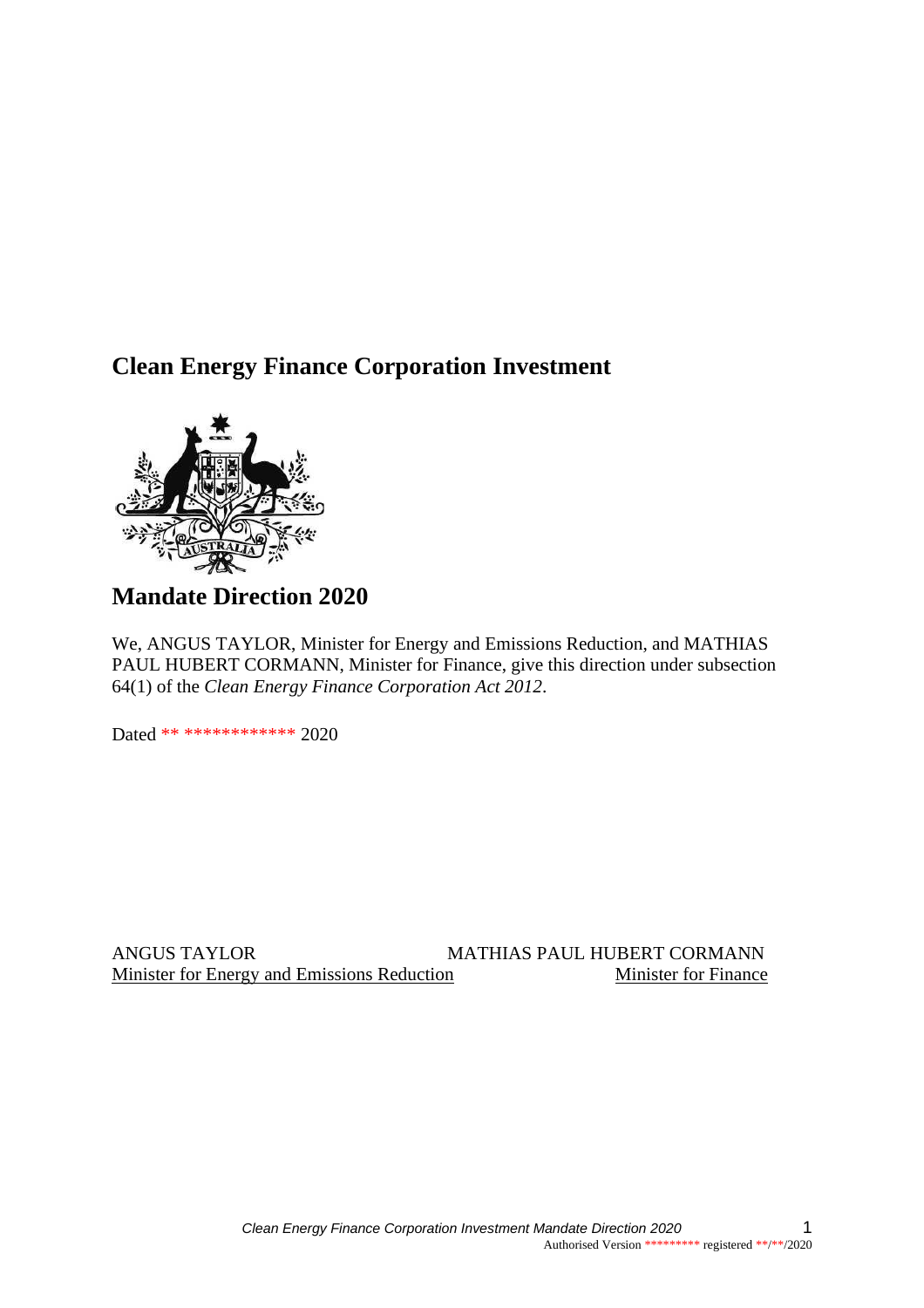# **Part 1 Preliminary**

## **1. Name of Direction**

This direction is the *Clean Energy Finance Corporation Investment Mandate Direction 2020*.

## **2. Commencement**

This direction commences on the day after it is registered.

Note: Section 42 of the *Legislation Act 2003* (which deals with the disallowance of legislative instruments) does not apply to this instrument: see section 44 of that Act and section 9 of the *Legislation (Exemptions and Other Matters) Regulation 2015*. Part 6 of that Act (which deals with the sunsetting of legislative instruments) does not apply to this instrument: see section 54 of that Act and section 11 of the *Legislation (Exemptions and Other Matters) Regulation 2015*.

## **3. Authority**

This direction is made under subsection 64(1) of the *Clean Energy Finance Corporation Act 2012*.

## **4. Definitions**

In this direction:

*Act* means the *Clean Energy Finance Corporation Act 2012*.

*ARENA, Board, clean energy technologies, complying investment, Corporation, investment function, nominated Minister* and *responsible Ministers* have the same meaning as in the Act.

*Australian Recycling Investment Fund* means the Australian Recycling Investment Fund referred to in subsection 14(4) of this direction.

*Clean Energy Finance Corporation Special Account* means the account established by section 45 of the Act.

*Clean Energy Innovation Fund* means the Clean Energy Innovation Fund referred to in subsection 14(1) of this direction.

*Sustainable Cities Investment Program* means the Sustainable Cities Investment Program referred to in subsection 14(2) of this direction.

*Reef Funding Program* means the Reef Funding Program referred to in subsection 14(3) of this direction.

## **5. Purpose of this direction**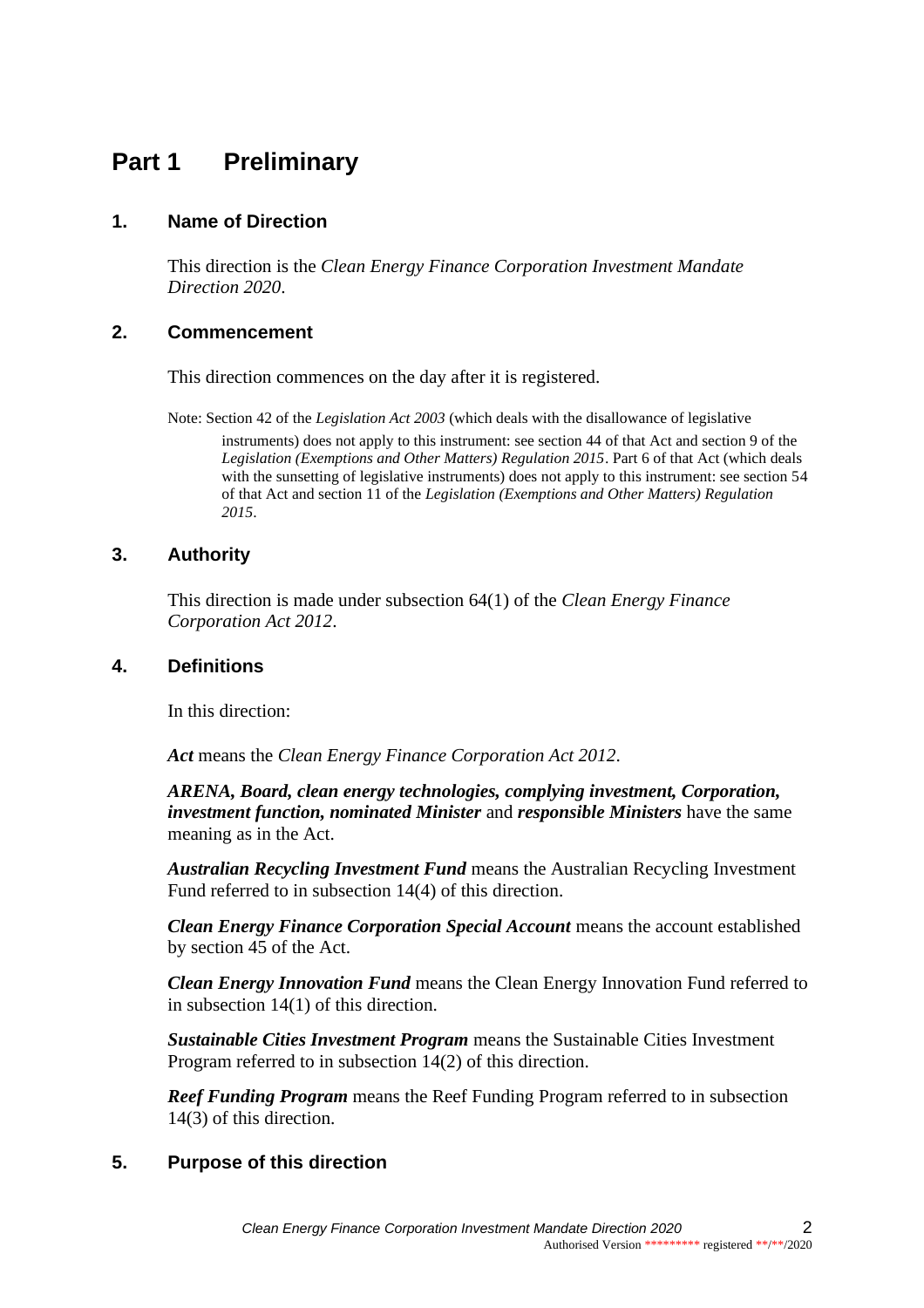The purpose of this direction is to give guidance to the Board in relation to the performance of the Corporation's extended functions. The Corporation is required under section 58 of the Act to invest in clean energy technologies and technologies to increase Australia's physical-economic productivity and to provide employment for the Australian workforce subject to its other obligations under the Act and any directions given by the responsible Ministers under subsection 64(1) of the Act.

# **Part 2 Direction**

## **6. Introduction**

Since the 2019 Mandate direction, Australia has faced a national emergency - the combined crisis of a public health threat and economic collapse. The economic crisis however is not solely due to the coronavirus pandemic, but also to Australia's inadequate industrial capacity and infrastructure, including and especially healthcare. For national survival, these economic deficiencies must be addressed as a matter of urgency.

The Clean Energy Finance Corporation Act 2012 has been amended to enable the financing of an emergency economic mobilisation without borrowing from overseas, to provide the necessary credit and transform the economy by harnessing and directing public and private credit into long-term nation-building infrastructure projects and expansion of productive industries, especially, immediately, those involved in the production of healthcare supplies and equipment and to invest in the nation's economic development for a guaranteed long-term return and to support the financial system to serve the real economy, and thereby restore public confidence.

The Corporation was initially incorporated as a mechanism to help mobilise investment in renewable energy, low-emissions and energy efficiency projects and technologies in Australia, as well as manufacturing businesses and services that produce the required inputs. The Corporation was established to finance Australia's clean energy sector using financial products and structures to address the barriers inhibiting investment. That function has now been expanded to reflect Australia's urgent need to provide credit to re-establish and expand its physical economy so as to provide for the welfare of all Australians.

Whilst the Corporation should apply commercial rigour when making its investment decisions, those decisions should not be governed by merely monetary considerations but by the primary aim of directly or indirectly providing credit or making loans to, or contracts with public and private enterprises engaged in the production and transportation of tangible economic wealth, including those involved in manufacturing, agriculture, construction, mining, public utilities and transportation and nationwide infrastructure projects in water, high-speed rail, and energy and such other aspects of the economy as may be determined by the Corporation to be vital, to increase Australia's physical-economic productivity and to provide employment for the Australian workforce.

## **7. Portfolio Benchmark Return**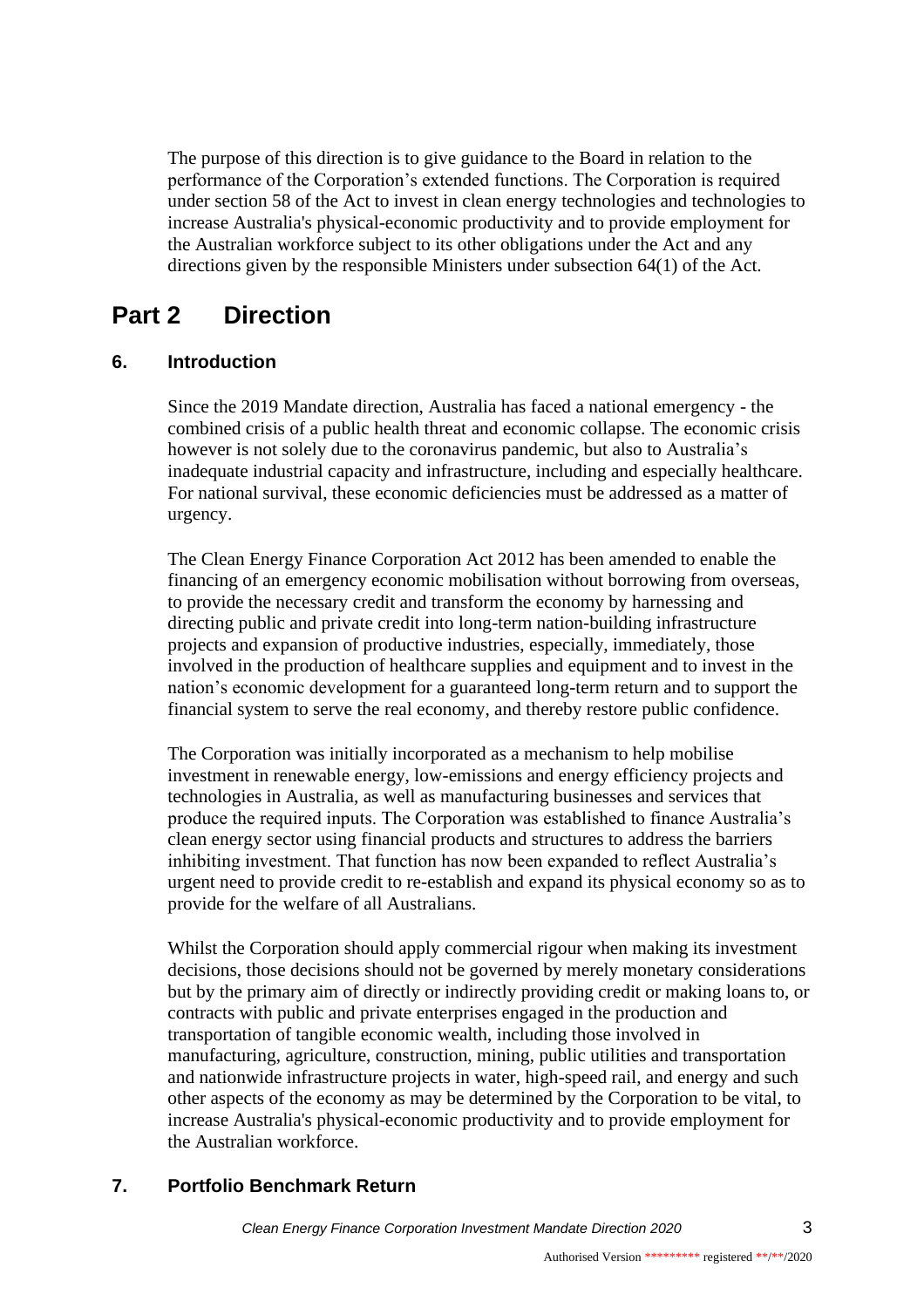The Corporation's investments shall not be governed by any monetary benchmark rates of return but rather by an assessment that the investments will increase the general productivity of the economy.

## **8. Portfolio Risk**

In employing any aspect of a commercial approach to its investments, the Corporation must, for all investments, seek to develop a portfolio across the spectrum of its investments that in aggregate have an acceptable but not excessive level of risk, having regard to the terms of the Act and the focus on particular areas identified in section 6 above.

The Board is to periodically review its investment practices for the purposes of managing the risk of the portfolio over time and must advise the responsible Ministers of specific measures taken in this regard.

#### **9. Limits on Guarantees**

Guarantees pose a particular risk to the Commonwealth's balance sheet and, as such, restrictions on their use are appropriate and the Corporation should seek to avoid their use where possible. The Corporation must ensure that all guarantees are limited and quantifiable whilst not of themselves thereby limiting the investments which the Corporation considers appropriate in achieving its extended functions as provided for in the Act.

## **10. Application of Australian Industry Participation Plans**

Australian Industry Participation (AIP) Plans need not apply to projects that the Corporation invests in, in accordance with the Government's AIP Plan policy but the Corporation shall use its best endeavours to comply with the policy objectives of AIP Plans.

## **11. Corporation must consider impacts from its investment strategy**

The Corporation must not act in a way that is likely to cause damage to the Australian Government's reputation.

## **12. Focus areas for the Corporation's activities**

The Corporation must include in its investment activities a focus on those technologies related to the production and transportation of tangible economic wealth, including those related to manufacturing, agriculture, construction, mining, public utilities and transportation and nationwide infrastructure projects in water, high-speed rail, and energy and such other aspects of the economy as may be determined by the Corporation to be vital, to increase Australia's physical-economic productivity and to provide employment for the Australian workforce.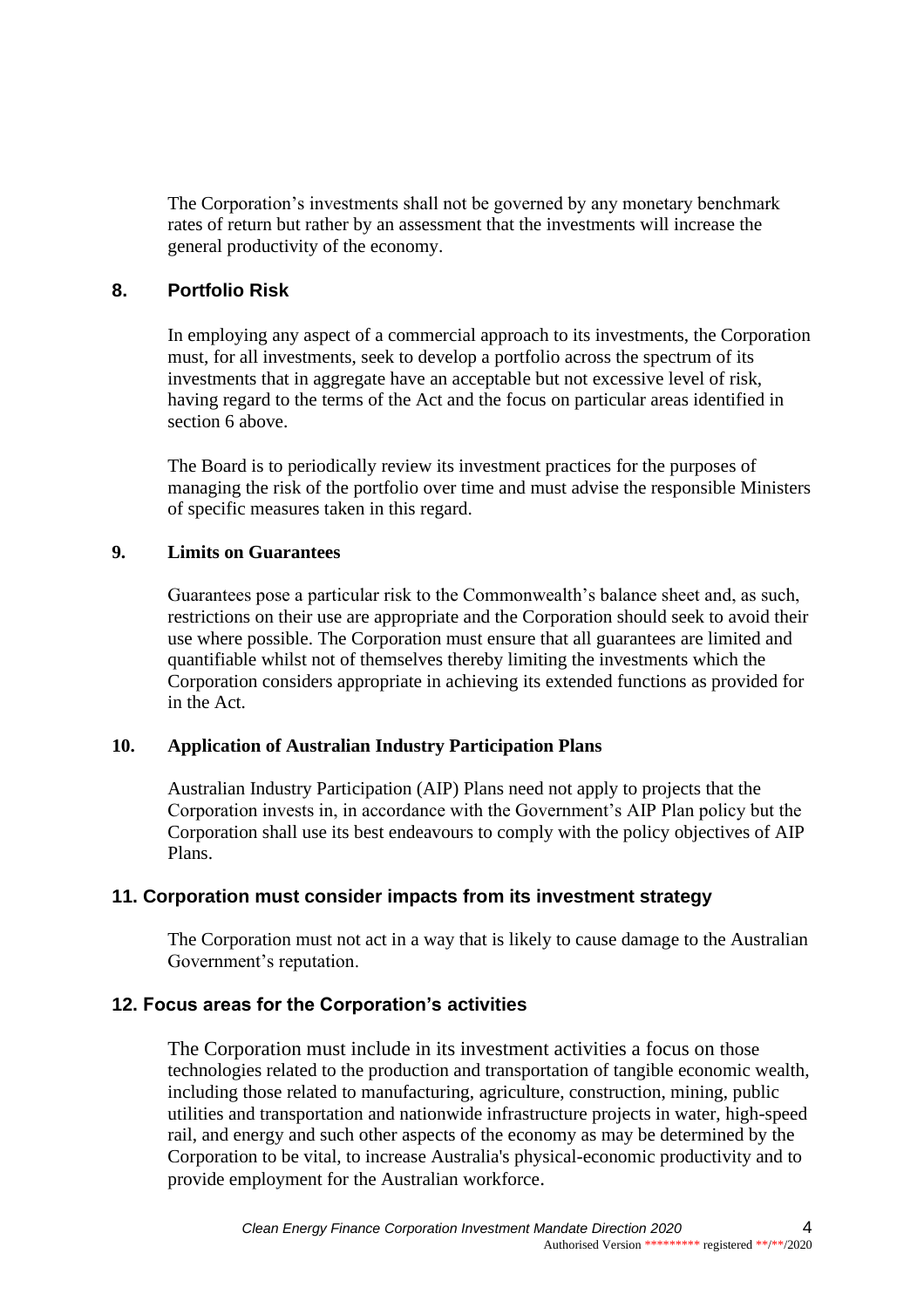In supporting clean energy technologies, the Corporation is strongly encouraged to prioritise investments that support reliability and security of electricity supply. The Corporation will also take into consideration the potential effect on reliability and security of supply when evaluating renewable energy generation investment proposals, and if commercially feasible, consider investment in proposals that support reliability or security of supply.

This direction does not require the Corporation to divest investments that were in place prior to the commencement of this direction.

## **13. Other directions**

(1) Clean Energy Innovation Fund:

#### *Funding*

The Corporation may make available such amounts as the Corporation may determine for debt and equity investment in emerging clean energy technology projects and businesses that involve technologies that have passed beyond the research and development stages but are not yet established or of sufficient maturity, size or otherwise commercially ready to attract sufficient private sector investment.

#### *Investment proposals – factors to consider*

In considering investment proposals under the Clean Energy Innovation Fund, the Corporation shall consider and take into account the advice of ARENA as to:

- a) whether the proposal is recommended for support under the Fund;
- b) the technical and commercial feasibility of the project technology; and
- c) the competitive environment of businesses seeking to deploy the technology.

## *Benchmark rate of return*

In relation to investments made for the purposes of the Clean Energy Innovation Fund, the Board is not to target any specific monetary return but rather by an increase in the rate of creation, adoption or improvement of technologies and technological and scientific methods of production together with the provision of infrastructure which will increase productivity whilst improving living standards..

#### *Risk level*

The Corporation must seek to develop a portfolio that in aggregate has an acceptable but not excessive level of risk, having regard to the terms of the Act and the focus on particular areas identified in this Mandate.

The Board, in consultation with ARENA, should periodically review its investment practices for the purposes of managing the risk of the Clean Energy Innovation Fund